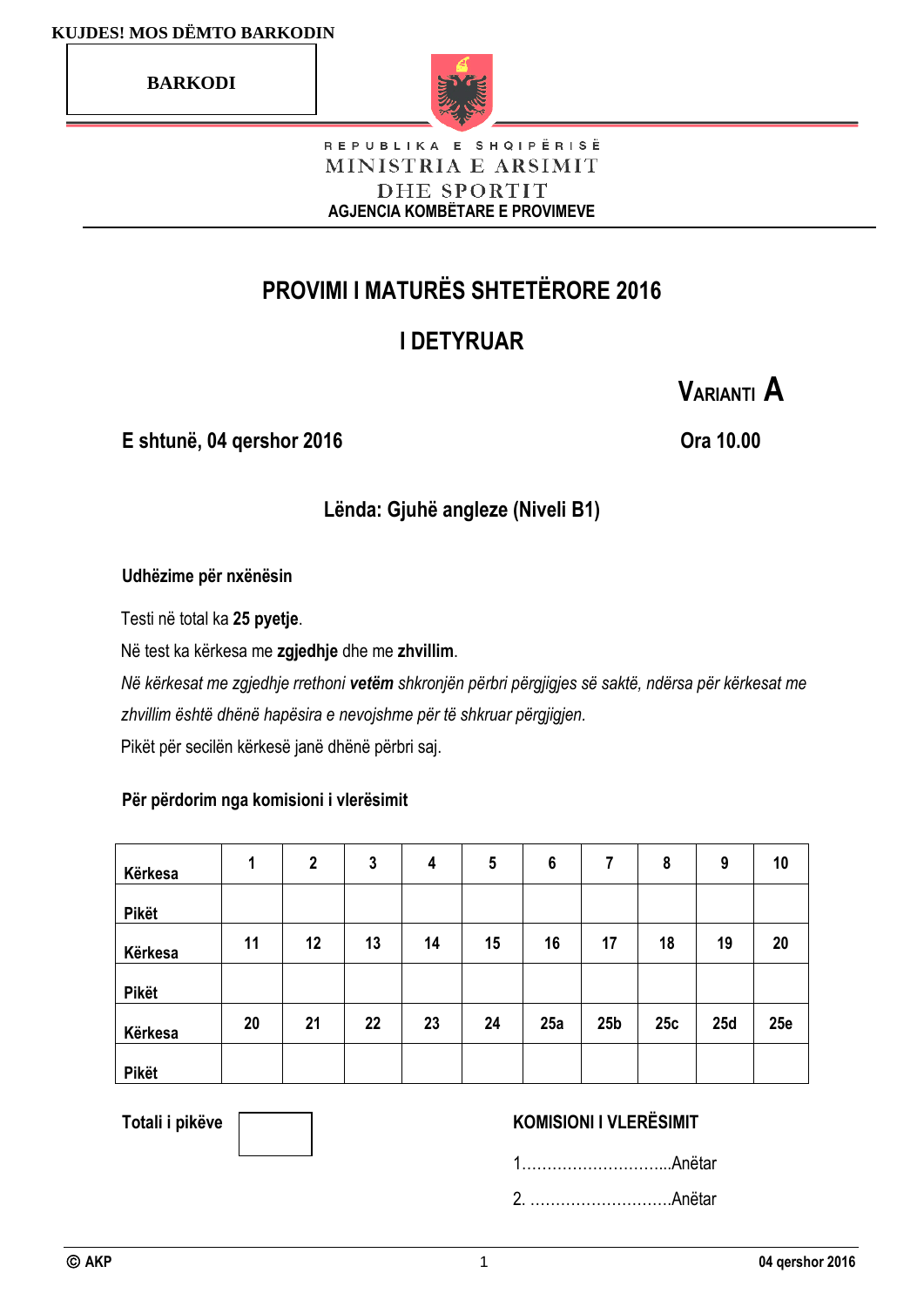## **SECTION 1 READING COMPREHENSION**

#### **Task One**

*Read the text below and answer the questions. For questions 1 and 6, choose the answer which best answers the guestion according to the text. There is only one correct answer for each question. For questions 2 – 5, answer the questions using the information from the text. You may use words from the text or your own words. Do not use more than 14 words for each answer.*

Hi Martin,

Thanks for your email. It was great to hear all the news about your family and I was really happy to hear you passed your exams!

I'm looking forward to seeing you in England this summer! Thanks for sending a picture of your house. It looks beautiful and I like the garden very much. It's so full of flowers.

It's wonderful that your house is so near the railway station. I can't believe it only takes twenty minutes to get to the centre of London by train! We'll be able to **take a trip** there whenever we want. I'd like to see Buckingham Palace, because I've never seen a palace before. I hope we'll also be able to visit the British Museum. My father says it's one of the best museums in the world.

I'm going to send you a picture of my house. It's not as big as yours, but you'll be able to see that it's next to a beautiful park with lots of trees. I sometimes go there with friends. We talk a lot about school and music.

I'm not sure what clothes to take with me to England. Here, the summers are very hot and it doesn't rain, but I know that in England it rains torrentially**,** so I'm bringing an umbrella. Do I need a coat? What about clothes for swimming? You said we might go to the beach in Brighton, but I don't want to swim when it's raining!

I hope to hear from you soon,

Dorothy.

#### **1.** Why is Dorothy mostly writing to Martin? **1 point**

- A) Her family
- B) How to get to London
- C) The weather in England
- D) Her holiday this summer

#### **2. Items 2 (a) & (b) 2 points**

a) When is Dorothy going to England?

b) What did Martin tell Dorothy about his exams in his email?

**\_\_\_\_\_\_\_\_\_\_\_\_\_\_\_\_\_\_\_\_\_\_\_\_\_\_\_\_\_\_\_\_\_\_\_\_\_\_\_\_\_\_\_\_\_\_\_\_\_\_\_\_\_\_\_\_\_\_\_\_\_\_\_\_\_\_\_\_\_\_** 

**\_\_\_\_\_\_\_\_\_\_\_\_\_\_\_\_\_\_\_\_\_\_\_\_\_\_\_\_\_\_\_\_\_\_\_\_\_\_\_\_\_\_\_\_\_\_\_\_\_\_\_\_\_\_\_\_\_\_\_\_\_\_\_\_\_\_\_\_\_\_**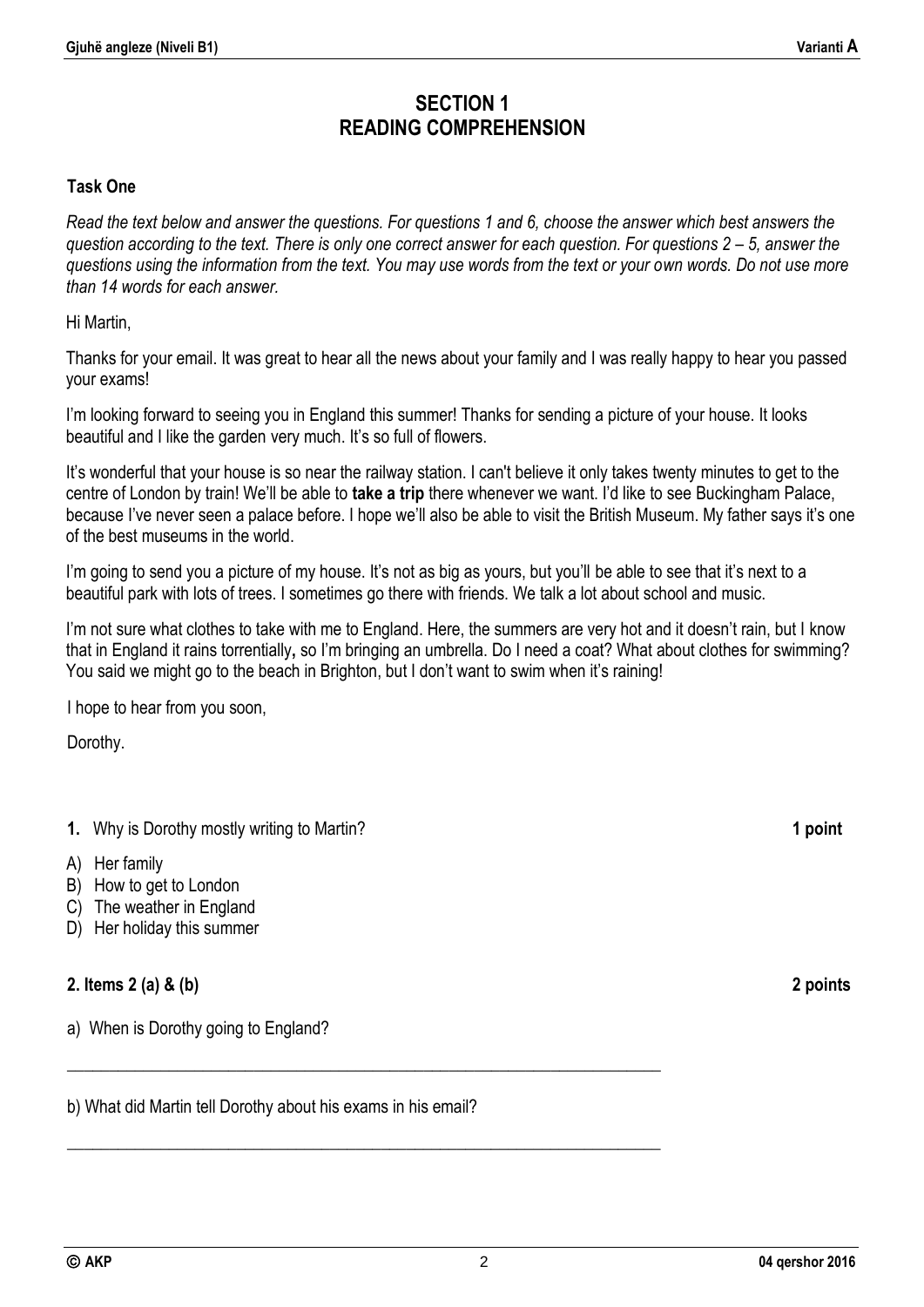## **3. Items 3 (a) & (b) 2 points**

a) How long does it take to go to London from Martin's house?

**\_\_\_\_\_\_\_\_\_\_\_\_\_\_\_\_\_\_\_\_\_\_\_\_\_\_\_\_\_\_\_\_\_\_\_\_\_\_\_\_\_\_\_\_\_\_\_\_\_\_\_\_\_\_\_\_\_\_\_\_\_\_\_\_\_\_\_\_\_\_**

**\_\_\_\_\_\_\_\_\_\_\_\_\_\_\_\_\_\_\_\_\_\_\_\_\_\_\_\_\_\_\_\_\_\_\_\_\_\_\_\_\_\_\_\_\_\_\_\_\_\_\_\_\_\_\_\_\_\_\_\_\_\_\_\_\_\_\_\_\_\_** 

**\_\_\_\_\_\_\_\_\_\_\_\_\_\_\_\_\_\_\_\_\_\_\_\_\_\_\_\_\_\_\_\_\_\_\_\_\_\_\_\_\_\_\_\_\_\_\_\_\_\_\_\_\_\_\_\_\_\_\_\_\_\_\_\_\_\_\_\_\_\_**

**\_\_\_\_\_\_\_\_\_\_\_\_\_\_\_\_\_\_\_\_\_\_\_\_\_\_\_\_\_\_\_\_\_\_\_\_\_\_\_\_\_\_\_\_\_\_\_\_\_\_\_\_\_\_\_\_\_\_\_\_\_\_\_\_\_\_\_\_\_\_**

**\_\_\_\_\_\_\_\_\_\_\_\_\_\_\_\_\_\_\_\_\_\_\_\_\_\_\_\_\_\_\_\_\_\_\_\_\_\_\_\_\_\_\_\_\_\_\_\_\_\_\_\_\_\_\_\_\_\_\_\_\_\_\_\_\_\_\_\_\_\_**

**\_\_\_\_\_\_\_\_\_\_\_\_\_\_\_\_\_\_\_\_\_\_\_\_\_\_\_\_\_\_\_\_\_\_\_\_\_\_\_\_\_\_\_\_\_\_\_\_\_\_\_\_\_\_\_\_\_\_\_\_\_\_\_\_\_\_\_\_\_\_**

b) Why would Dorothy like to see Buckingham Palace?

#### **4**. **Items 4 (a) & (b) 2 points**

a) What does Dorothy's father say about the British Museum?

b) Where is Dorothy's house?

#### **5. Items 5 (a) & (b) 2 points**

a) What clothes does Dorothy ask Martin about?

b) What doesn't Dorothy want to do in Brighton?

**6.** What does "*take a trip*" mean in the 3rd paragraph? **1 point**

- A) make a tour
- B) visit
- C) make a journey
- D) leave

#### **Task Two**

*Read the three texts below and answer the questions. For questions 7 and 12, choose the answer which best answers the question according to the texts. There is only one correct answer for each question. For questions 8 – 11, answer the questions using the information from the texts. You may use words from the texts or your own words. Do not use more than 14 words for each answer.*

#### **Our rooms**

#### **The Old Town Hotel**

We have modern, luxury rooms with free Wi-Fi. All our rooms have smart flat-screen TV and luxury bathrooms. Some rooms also have balconies where you can enjoy looking out over the city.

#### **Where we are**

You'll find us in the centre of Edinburgh, a 2-minute walk from Waverley railway station and a 5-minute walk from Edinburgh Castle. Our hotel is near to the shops, restaurants and the best places to visit in Edinburgh city centre.

#### **Prices**

Double room for two persons: £130 per night; single room for one person: £95 per night. Our prices include breakfast and free tea and coffee. *Sorry, no pets.*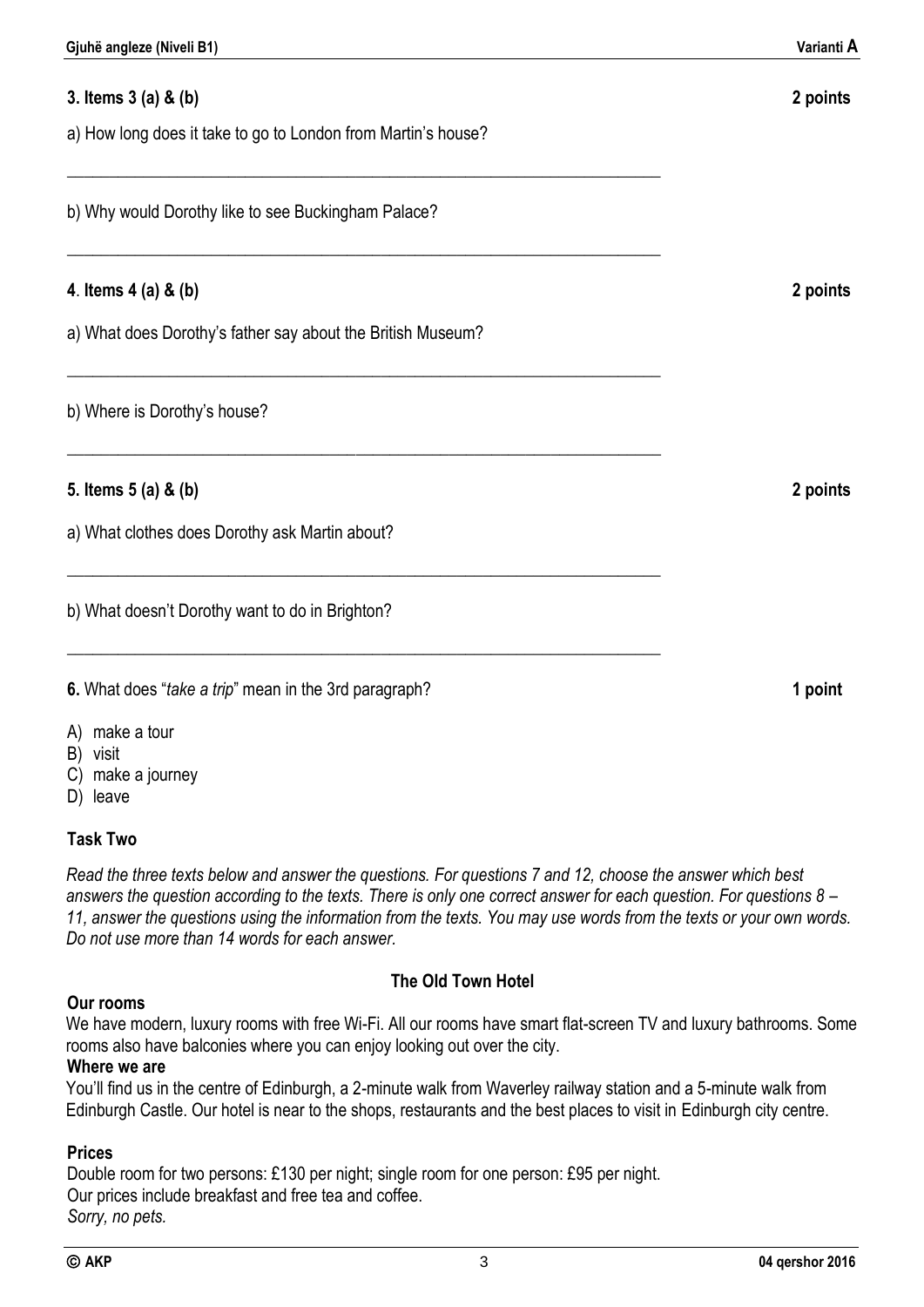#### **The Brighton Hotel**

#### **Our rooms**

All our rooms are new with modern furniture and art. Our rooms have luxury beds and big bathrooms. Some rooms look out over Brighton Marina to the sea. We have a large restaurant serving delicious British food made with the freshest ingredients from our garden.

#### **Where we are**

Our beautiful hotel is just in front of the Marina and next to the sea. It's 2 miles from the shops, bars and restaurants of Brighton city centre.

#### **Prices**

A double room for two persons costs £120 per night and £140 per night for three persons. A single room costs £90 per night. Breakfast is included in the price, but you'll need to pay extra for dinner. *We have free parking!*

#### **The Saxon House Hotel**

#### **Our rooms**

We're a small hotel and have three double rooms and one single. Each room has beautiful **antique** furniture made over 100 years ago. Two of our rooms have their own bathroom and the other rooms share a bathroom.

#### **Where we are**

We are only a ten-minute walk from the centre of historic York where you will find the museums and interesting old houses of the city. The famous York restaurant is only a two-minute walk from our hotel, where you can enjoy an unforgettable dinner.

#### **Prices**

Our single room is £70 a night and our doubles are £90. Breakfast is £6 per person and is extra. *We welcome your pets.* 

| 7. Why would someone usually read these texts? | 1 point |
|------------------------------------------------|---------|
|                                                |         |

- A) Getting a job
- B) Going on holiday
- C) Buying a hotel
- D) Eating out in a restaurant

#### **8. Items 8 (a) & (b) 2 points**

a) Which hotel does not allow dogs?

b) How far is the Old Town Hotel from Edinburgh castle?

\_\_\_\_\_\_\_\_\_\_\_\_\_\_\_\_\_\_\_\_\_\_\_\_\_\_\_\_\_\_\_\_\_\_\_\_\_\_\_\_\_\_\_\_\_\_\_\_\_\_\_\_\_\_\_\_\_\_\_\_

\_\_\_\_\_\_\_\_\_\_\_\_\_\_\_\_\_\_\_\_\_\_\_\_\_\_\_\_\_\_\_\_\_\_\_\_\_\_\_\_\_\_\_\_\_\_\_\_\_\_\_\_\_\_\_\_\_\_\_\_

\_\_\_\_\_\_\_\_\_\_\_\_\_\_\_\_\_\_\_\_\_\_\_\_\_\_\_\_\_\_\_\_\_\_\_\_\_\_\_\_\_\_\_\_\_\_\_\_\_\_\_\_\_\_\_\_\_\_\_\_

\_\_\_\_\_\_\_\_\_\_\_\_\_\_\_\_\_\_\_\_\_\_\_\_\_\_\_\_\_\_\_\_\_\_\_\_\_\_\_\_\_\_\_\_\_\_\_\_\_\_\_\_\_\_\_\_\_\_\_\_

#### **9. Items 9 (a) & (b) 2 points**

a) Which hotel can you eat dinner at?

b) From which hotel can you see the city's centre best?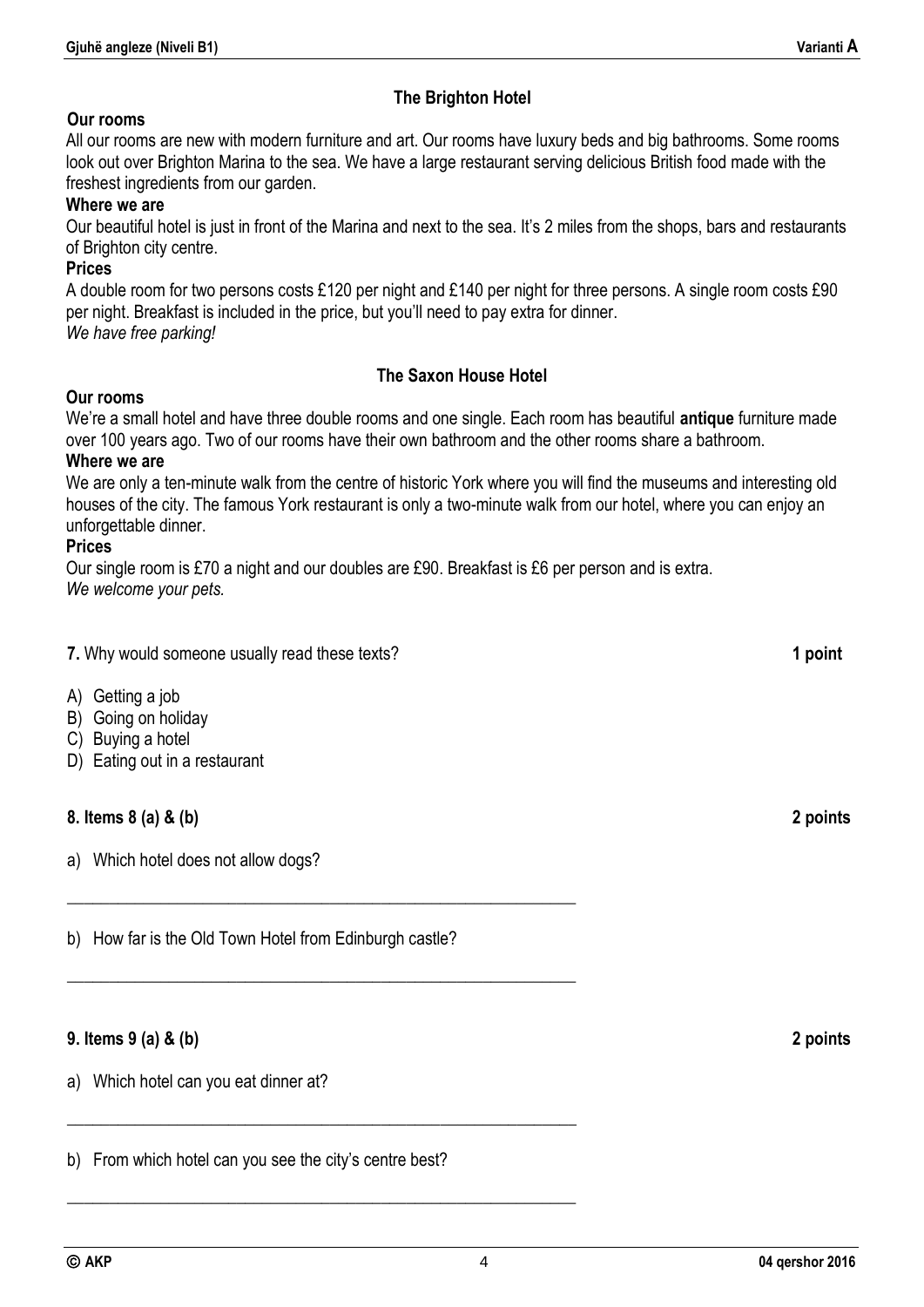**10. Items 10 (a) & (b) 2 points**

\_\_\_\_\_\_\_\_\_\_\_\_\_\_\_\_\_\_\_\_\_\_\_\_\_\_\_\_\_\_\_\_\_\_\_\_\_\_\_\_\_\_\_\_\_\_\_\_\_\_\_\_\_\_\_\_\_\_\_\_

a) Which hotel costs the least for a single room?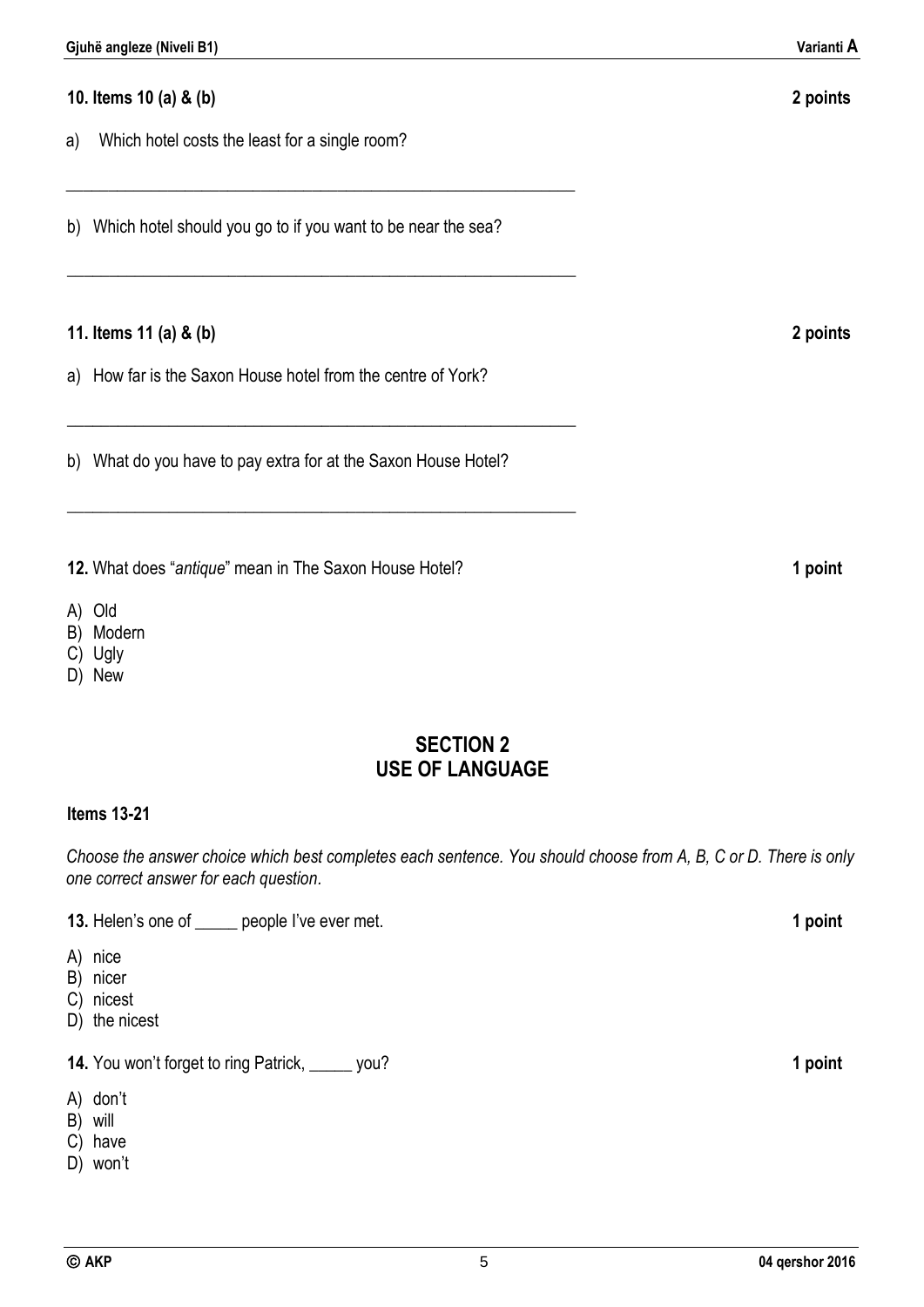| 15. You must _______ a passport when you travel to the USA.                  | 1 point |
|------------------------------------------------------------------------------|---------|
| A) have<br>B) to have<br>C) having<br>D) have had                            |         |
| <b>16.</b> If we leave now, we ______ late for the plane.                    | 1 point |
| A) have been<br>B) won't be<br>C) aren't<br>D) be                            |         |
| 17. Martin likes ______ to music while he's studying.                        | 1 point |
| A) listen<br>B) to listen<br>listened<br>C)<br>D) listening                  |         |
| 18. Do you mind if I ______ your pen for a moment?                           | 1 point |
| A) depart<br>B) lend<br>C) borrow<br>D) accept                               |         |
| 19. The shop assistant forgot to give me a _____ after I paid for the shirt. | 1 point |
| A) sign<br>B) record<br>C) receipt<br>D) stamp                               |         |
| 20. Sarah doesn't mind waiting for buses because she's a very _____ person.  | 1 point |
| A) patient<br>B) nervous<br>C) satisfied<br>D) grateful                      |         |
| 21. We never lock our doors because there's almost no ______ in our area.    | 1 point |
| A) emergency<br>B) crime<br>C) honesty                                       |         |

D) luck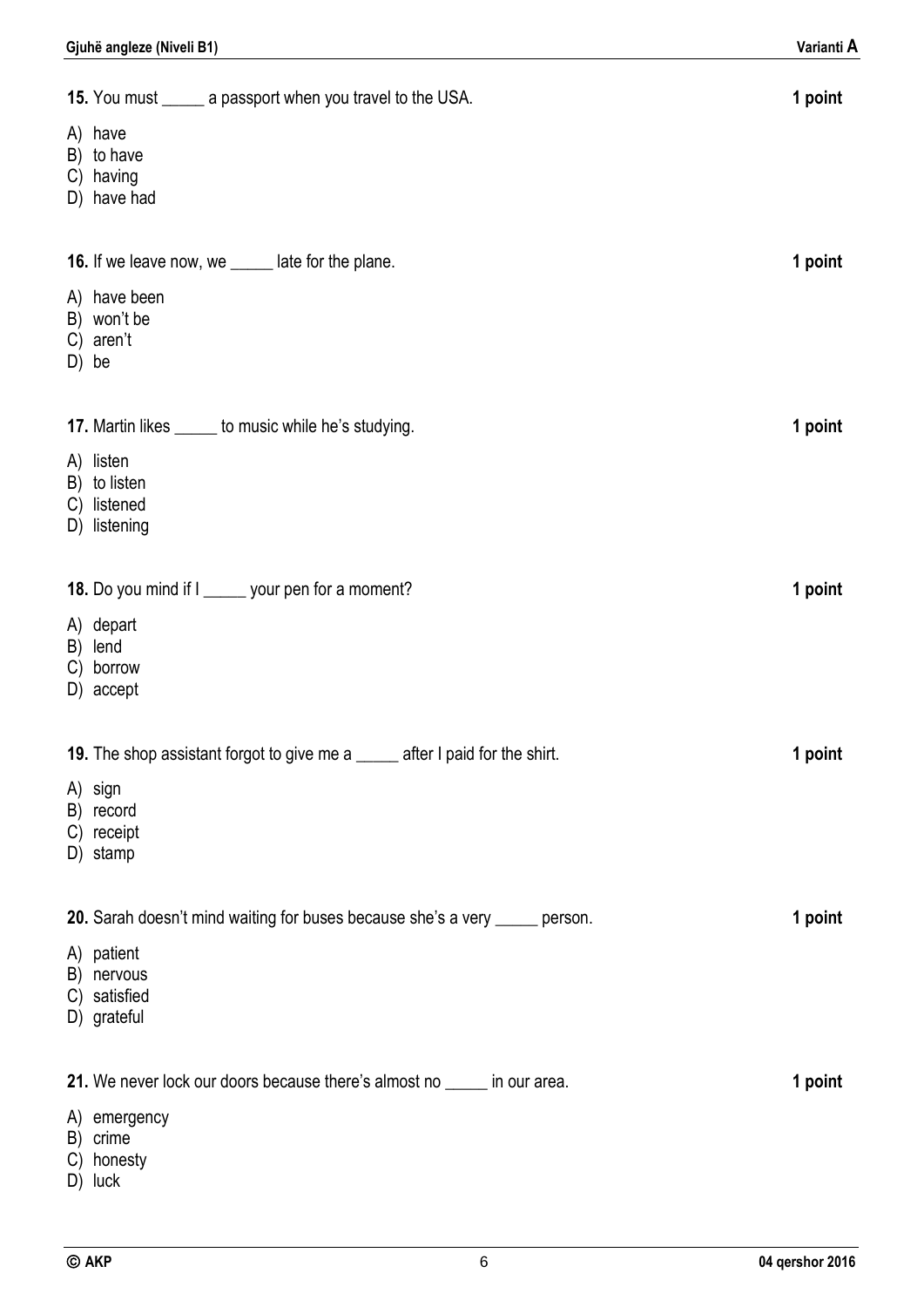#### **Task 1**

**22.** *Complete the gaps in the conversation below using your own words. You may use between one and five words. Do NOT use more than five words.* **3 points**

Sandra: (a) **a** nice necklace! Is it new? Betty: Yes, I bought it yesterday. Sandra: It (b) \_\_\_\_\_\_\_\_\_\_ suits you. Where did you get it? Betty: At Antonio's in the city centre. Sandra: Can you tell me (c) \_\_\_\_\_\_\_ exactly is it? Betty: Right behind the drug store.

### **Task 2 4 points**

**23.** *Complete the gaps in the conversation below with an appropriate word chosen from the list below.*

| Customer:     | Hello. $I(a)$ a room at your hotel a few weeks ago.                                                               |
|---------------|-------------------------------------------------------------------------------------------------------------------|
| Receptionist: | Certainly, Sir. Could you give me your name?                                                                      |
| Customer:     | Yes, it's Mr. Gray.                                                                                               |
| Receptionist: | Ah, yes. I see your booking here. It's for a double room for a week.                                              |
| Customer:     | Oh, no. It's just a single (b) ______. And it's for two nights.                                                   |
| Receptionist: | Let me just (c) ________that. Is it for Mr. John Gray?                                                            |
| Customer:     | No, Harold Gray.                                                                                                  |
| Receptionist: | I see now. Yes, we have your reservation here and your room is (d) _____. Could you fill in this<br>form, please? |

#### *ready / double / booked / check / called / room*

### **Task 3**

**24.** *Complete the gaps in the text below with one appropriate word.* **4 points**

Scotland is a part (a) \_\_\_\_\_\_\_ the United Kingdom which has its own history and culture. It has over 790 islands and (b) \_\_\_\_\_\_\_ highest mountain in Britain, Ben Nevis. The capital of Scotland is Edinburgh; famous for its castle, but its largest city is Glasgow. Scotland has its own laws and even its own money – the Scottish pound. Many tourists visit the country (c) \_\_\_\_\_\_\_ year. They enjoy walking and mountain climbing in the summer, skiing in the winter, (d) \_\_\_\_\_\_\_ visiting the many museums and castles throughout the year

## **SECTION 3 WRITING**

### **25.** Choose **ONE** of the tasks below. **10 points**

Your writing will be marked for *task completion, organization, grammar, vocabulary* and *mechanics.*  Each of the five criteria carries two points to give a total of ten marks. You should write your task in no more than **100-125 words**.

- 1. Send an e-mail to your best friend inviting him/her to a picnic you are organizing. In your e-mail you should include: the date; the place; the time; what food/drinks your friend should bring; what to wear. (DO NOT USE your real name.)
- 2. A cookery magazine has asked you to write the recipe for a traditional dish from your country. You should mention all the ingredients and also explain what makes this dish so special.